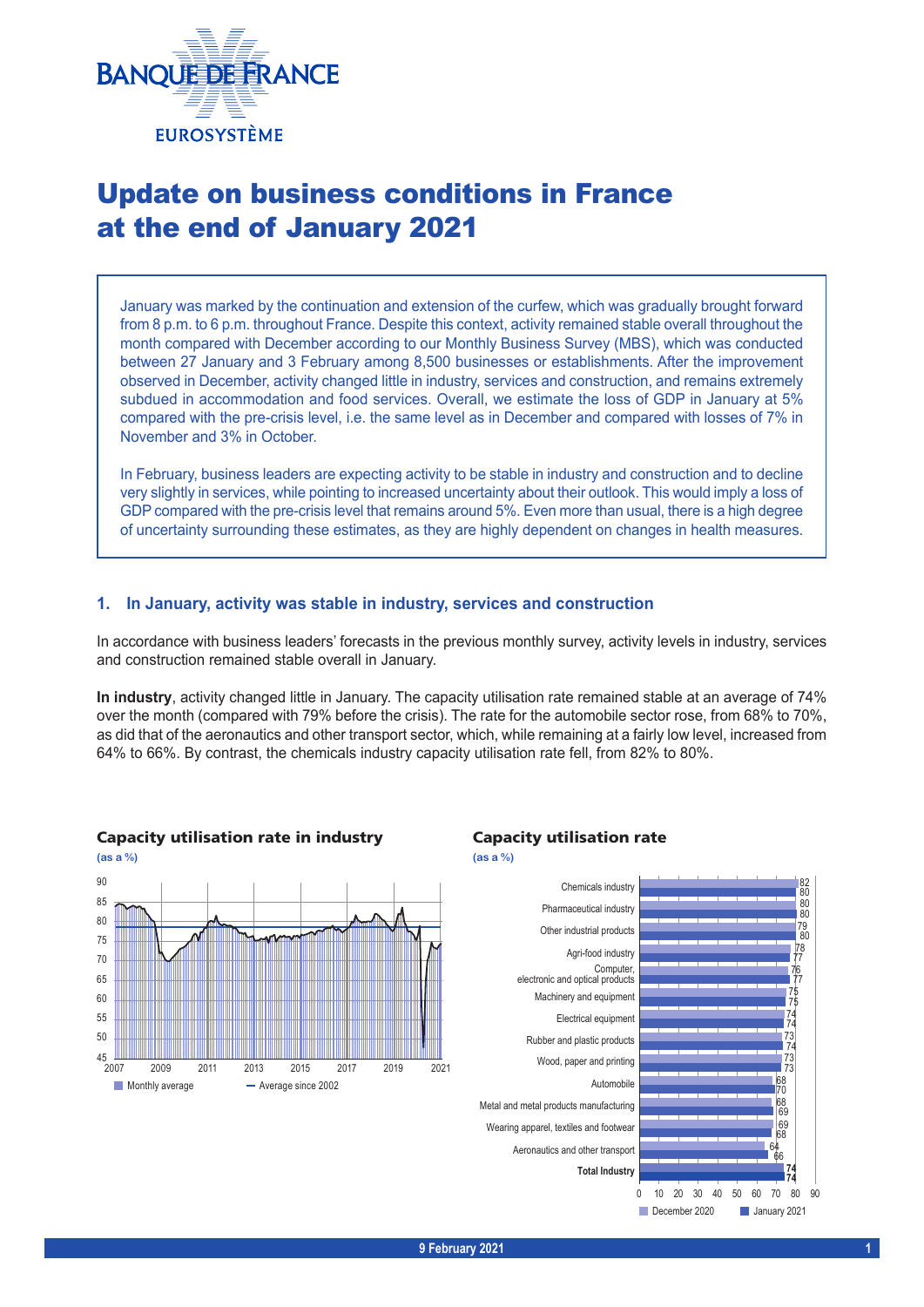

Activity is close to its pre-crisis levels in several sectors, such as chemicals, agri-foods and other industrial products. It remains well below its pre-crisis level, however, in the automobile industry and in particular in the aeronautics and other transport sector.

The overall stability of activity in **services** continues to belie significant inter-sector differences: while activity remains at a low level in accommodation and food services, business services are buoyant, in particular advertising and management consultancy as well as equipment and car renting. As for personal services (hairdressing salons in particular), after a December marked by a very high level of activity linked to the catch-up following the reopening of shops at the end of November and to the end-of-year holiday season, activity slowed in January, with curfew times and health concerns contributing to the decline.

In **construction**, activity was stable overall in January and remains close to its pre-crisis level, at more than 96%.

The outlook for industry's **cash position** continued to improve in January and is now above its long-term average level. In services, it remains well below its pre-crisis level.



# Cash position in industry **Cash position**



# **2. In February, in a context of high uncertainty, business leaders in industry and construction expect activity to be stable, while once again the outlook for services is marked by significant disparities**

The business leaders interviewed see little change in activity in February, for both **industry** and **construction**.

In **services**, company executives in most sectors expect their activity to dip slightly, except in personal services, which are forecast to remain stable, and legal and accounting activities and information services, where activity is expected to increase.

According to these business leaders, this outlook is nevertheless marked by increased uncertainty.

The balances of opinion on order books in industry rose sharply in January. In construction, they stabilised at a level that, while admittedly lower than its pre-crisis level, was slightly above its long-term average.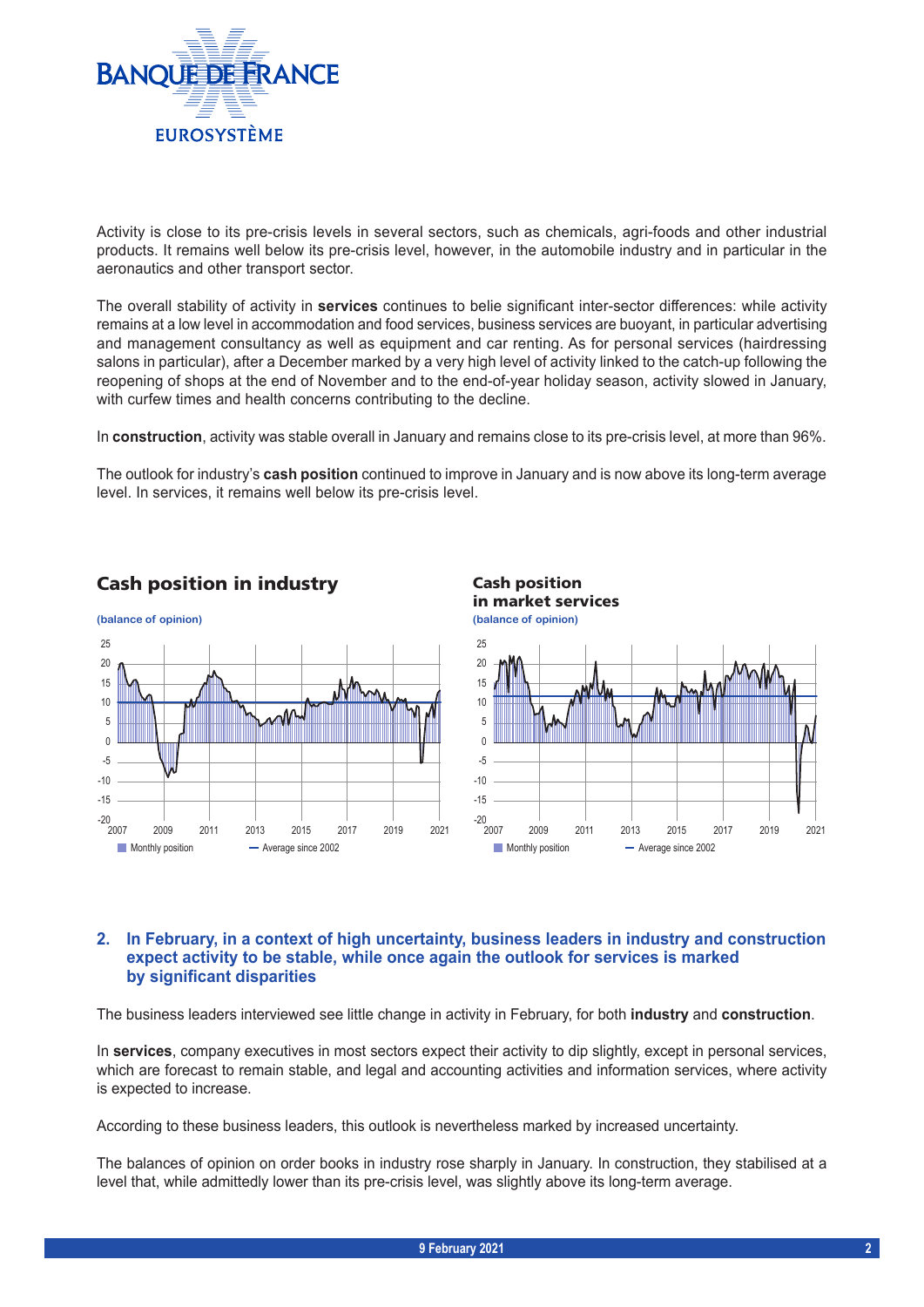

### Business leaders' opinion regarding their level of activity and forecasts for February **(as a % of the level deemed "normal")**



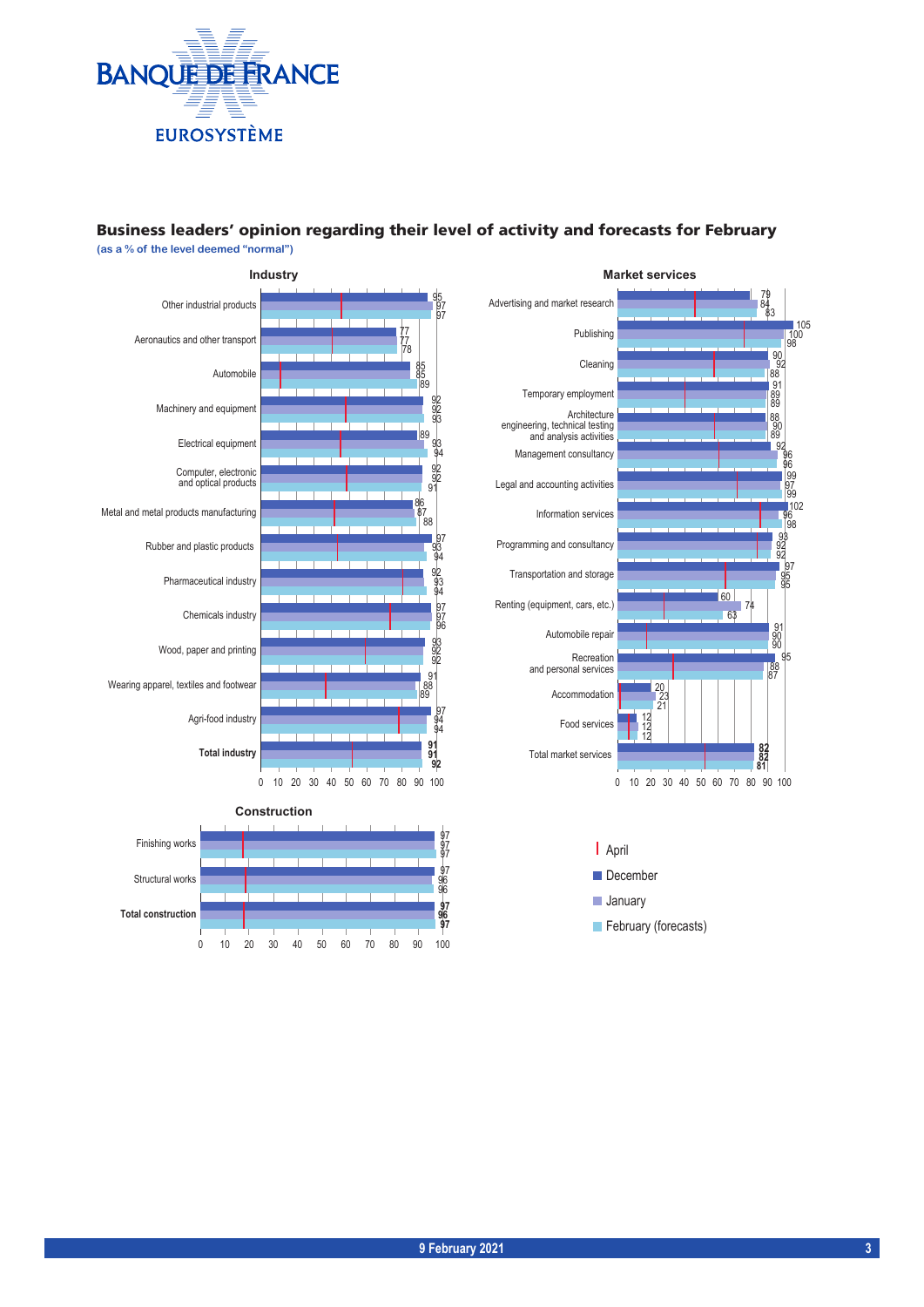

Level of order books



# **3. Based on the survey results by industry, we estimate the loss of GDP at around 5% in January**

In our last update on business conditions published on 13 January, we estimated a loss of GDP of 11% for November and 7% for December, based on the results of the survey on the level of firms' activity combined with high-frequency data for sectors partially or not covered by the survey. At the end of January, based on the quarterly accounts for Q4 published by INSEE, we have revised upwards our activity forecast, thus reducing our estimate of loss of GDP to 7% for November and 5% for December (with an unchanged loss of 3% for October). The revisions relate in particular to sectors partially or not covered by the survey, such as retail, transport and non-market services. In market services, the upward revision for November is mainly due to retail and transport. That for December is mainly due to retail, which rebounded strongly, as well as to accommodation and food services.

# **Based on the January survey, we have adjusted our estimate of loss of GDP in January (from its pre-pandemic level) to 5%.**

In the update on business conditions published at the end of December, we estimated, based on firms' expectations, that the loss of GDP in January would be identical to that in December. At the end of January, businesses' assessment of their level of activity for the month confirmed this stabilisation, with the nationwide extension of the curfew to 6 p.m. seeming not to have excessively dented economic activity. We have therefore adjusted the loss for January to 5%, the same level as in December, based on the revised estimate following the publication of the quarterly accounts.

With the exception of the agri-food sector, we expect the level of activity in industry to be stable compared with December. By contrast, with the exception of business services, we believe thatactivity in the market services activity will is expected to decline slightly in January.

This assessment is corroborated by the high-frequency data that we monitor for additional information, such as credit card transactions, temperature-adjusted electricity consumption, the daily ambient noise indicator in Ile-de-France and Google Mobility data. For example, Google Mobility indicators (travel to and from homes, shops and leisure facilities) and business electricity consumption have been stable since mid-January, despite the curfew extension.